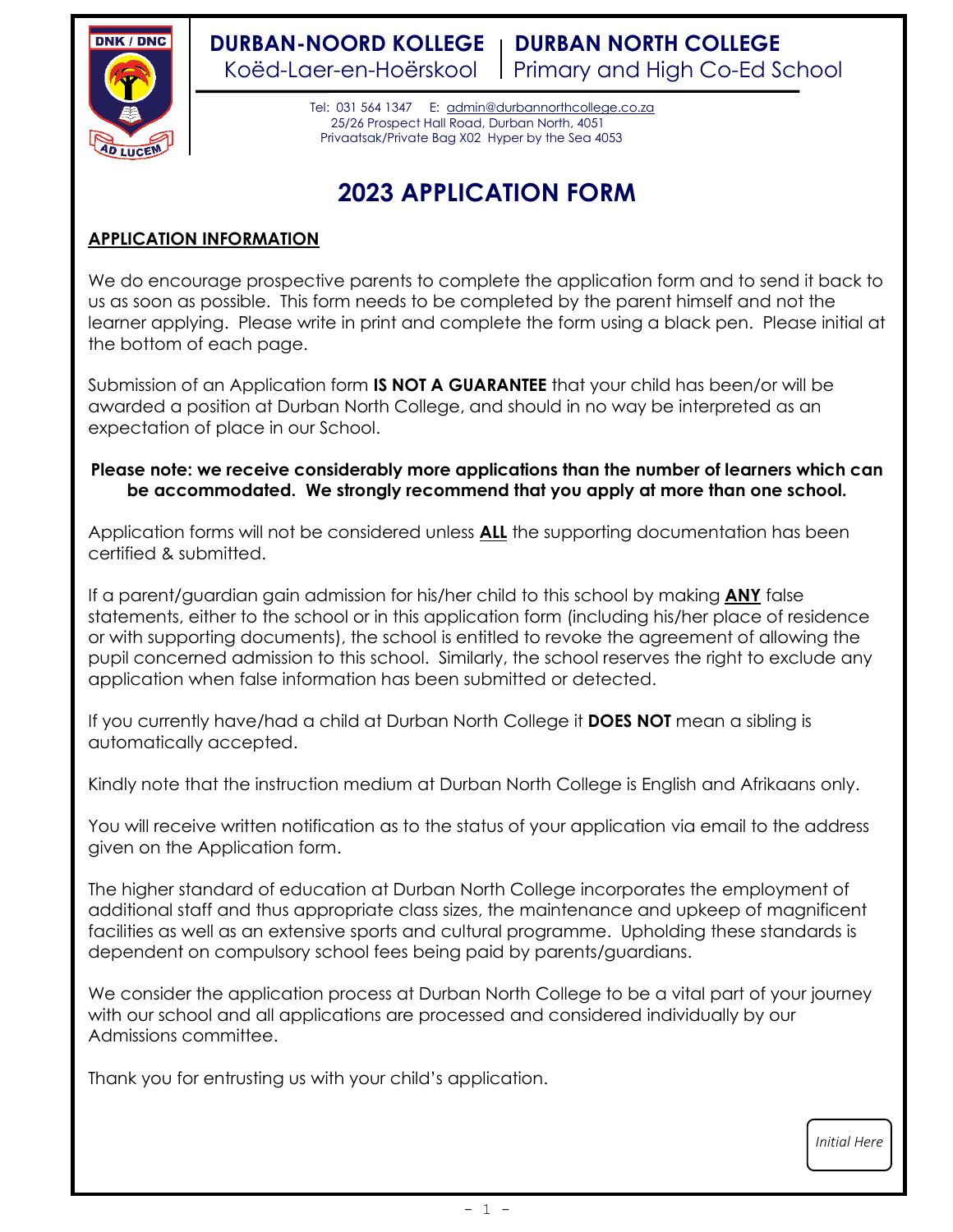

## **DURBAN-NOORD KOLLEGE | DURBAN NORTH COLLEGE Koër-Laer-en-Hoëskool Primary and High Co-Ed School**

 Tel: 031 564 1347 E: [admin@durbannorthcollege.co.za](mailto:admin@durbannorthcollege.co.za) 25/26 Prospect Hall Road, Durban North, 4051 Privaatsak/Private Bag X02 Hyper by the Sea 4053

## **APPLICATION FORM FOR 2023**



**Name & Surname of Learner Grade applying for Grade applying for** 

| Please supply a certified copy of the following:                                                                                  |
|-----------------------------------------------------------------------------------------------------------------------------------|
| Certified copy of the Unabridged Birth Certificate or receipt of application                                                      |
| Certified copy both parents/legal guardian I.D documents or<br>a certified copy of Death certificate if either parent is deceased |
| Proof of legal guardianship – certified copy of the court ruling                                                                  |
| Certified copy of current utility account or<br>Certified copy of current lease contract                                          |
| Certified copies of both parents pay slips or<br>3 months bank statements if unemployed or self-employed.                         |
| Certified copy of your last and most recent School Report                                                                         |
| Certified copy of latest School Fee Statement from current school                                                                 |
| Immunization Card                                                                                                                 |
| Recent photograph of learner (passport size)                                                                                      |
| R100-00 Handling fee (not refundable)                                                                                             |

**2022 Schoolfees**: Primary School R33 850.00 | High School R38 930.00

| <b>FOR OFFICE USE</b>              |     |           |                               | <b>IMPOR</b>   |
|------------------------------------|-----|-----------|-------------------------------|----------------|
| Date received                      |     |           | <b>Mother/Guardian's Name</b> |                |
| Receipt No.                        |     |           | Cellphone                     |                |
| Date of interview                  |     |           | Email address                 |                |
| <b>Date Accepted</b>               |     |           | <b>Father/Guardian's Name</b> |                |
| <b>Admission Number</b>            |     |           | Cellphone                     |                |
| <b>Registration fee</b>            | Yes | <b>No</b> | Email address                 |                |
| <b>All Documents</b>               | Yes | <b>No</b> |                               | NEDB           |
| <b>Rapport &amp; Transfer card</b> | Yes | <b>No</b> |                               | DURB.<br>Accou |
|                                    |     |           |                               | Branc          |

| <b>FOR OFFICE USE</b> |            |           | <b>IMPORTANT INFORMATION</b>                                                 |  |
|-----------------------|------------|-----------|------------------------------------------------------------------------------|--|
| ed                    |            |           | <b>Mother/Guardian's Name</b>                                                |  |
|                       |            |           | Cellphone                                                                    |  |
| rview                 |            |           | Email address                                                                |  |
| ded                   |            |           | <b>Father/Guardian's Name</b>                                                |  |
| <b>Jumber</b>         |            |           | Cellphone                                                                    |  |
| fee                   | <b>Yes</b> | <b>No</b> | Email address                                                                |  |
| nts                   | <b>Yes</b> | <b>No</b> | <b>NEDBANK</b>                                                               |  |
| ransfer card          | <b>Yes</b> | <b>No</b> | <b>DURBAN NORTH</b><br>Account Number 135 210 8992<br>Branch code 135 22 605 |  |
|                       |            |           |                                                                              |  |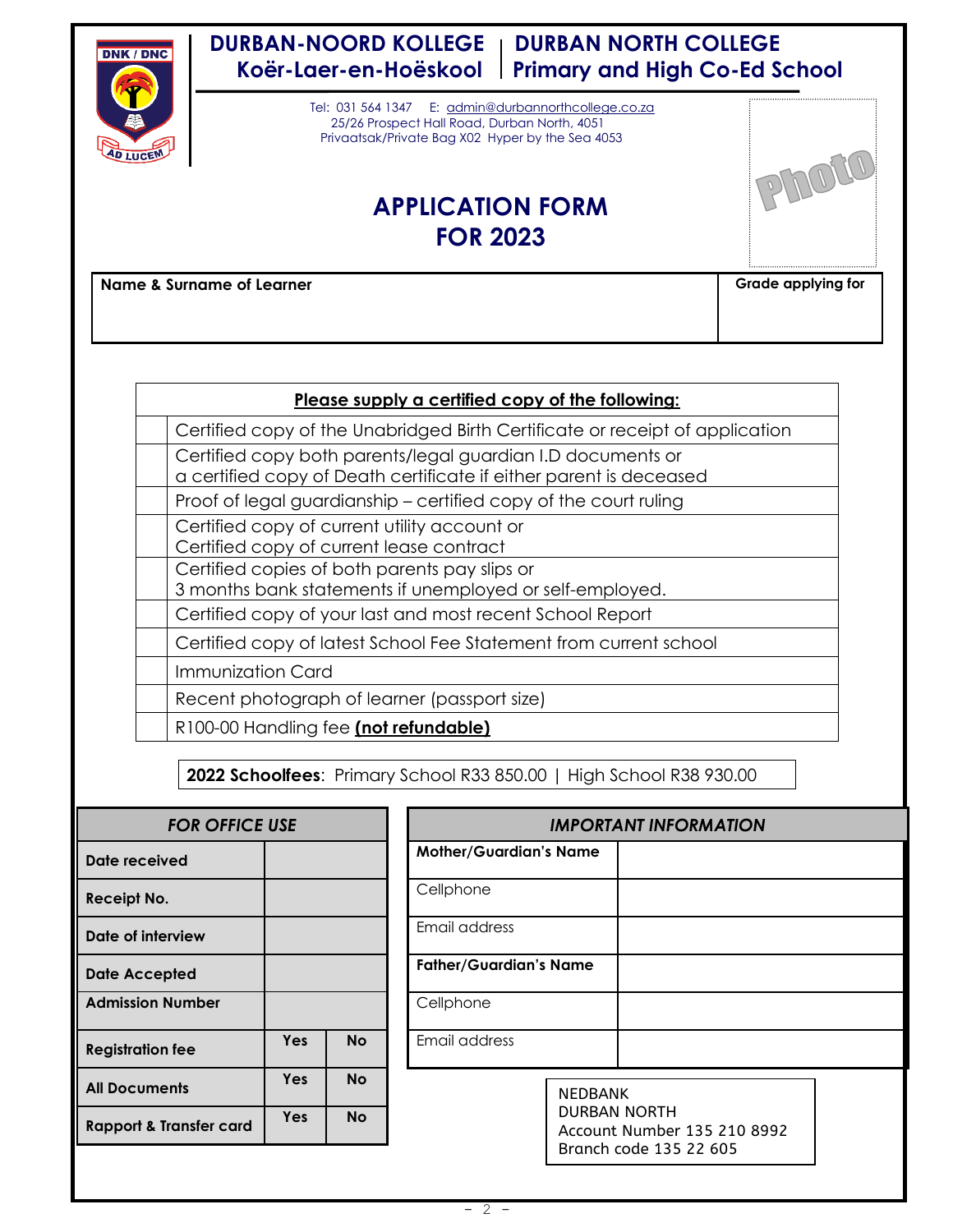## **SECTION A – APPLICATION FORM**

## **PARTICULARS OF LEARNER**

| Full Names:                                      |                           |                      |     |                                                | Surname:                 |  |                        |  |                |  |      |                  |  |  |
|--------------------------------------------------|---------------------------|----------------------|-----|------------------------------------------------|--------------------------|--|------------------------|--|----------------|--|------|------------------|--|--|
| Known as:                                        |                           |                      |     |                                                |                          |  |                        |  |                |  | Male | Female           |  |  |
| ID Number:                                       |                           |                      |     |                                                |                          |  |                        |  |                |  |      |                  |  |  |
| Date of Birth:                                   |                           |                      |     |                                                |                          |  |                        |  |                |  |      |                  |  |  |
| Place of Birth:                                  |                           |                      |     |                                                |                          |  |                        |  |                |  |      |                  |  |  |
| Religion:                                        |                           |                      |     |                                                | Race:                    |  |                        |  |                |  |      |                  |  |  |
| Home Language:                                   |                           |                      |     |                                                |                          |  | Medium of Intstuction: |  | <b>ENGLISH</b> |  |      | <b>AFRIKAANS</b> |  |  |
| Country of residence:                            |                           |                      |     |                                                | Citizenship:             |  |                        |  |                |  |      |                  |  |  |
| Immigrants; Date of entry into S.A.:             |                           |                      |     |                                                |                          |  |                        |  |                |  |      |                  |  |  |
| Siblings at DNC:                                 |                           | Yes                  | No. | Position in the family<br>(eg oldest/youngest) |                          |  |                        |  |                |  |      |                  |  |  |
| Name of Siblings<br>Grade & Schools:             |                           |                      |     |                                                |                          |  |                        |  |                |  |      |                  |  |  |
| Learner<br>stays with:                           | <b>Both</b><br>Biological | Mother<br>(divorced/ |     | Father<br>(divorces/                           | Mother &<br>Steph father |  | Father &<br>Steph      |  | Granma/        |  |      | Other            |  |  |
|                                                  | Parents                   | widow)               |     | widow)                                         |                          |  | mother                 |  | Granpa         |  |      |                  |  |  |
| Name of the current school learner is attending: |                           |                      |     |                                                |                          |  |                        |  |                |  |      |                  |  |  |
| Reason for changing schools:                     |                           |                      |     |                                                |                          |  |                        |  |                |  |      |                  |  |  |
|                                                  |                           |                      |     |                                                |                          |  |                        |  |                |  |      |                  |  |  |
| Sports Played:<br>Culture Activities:            |                           |                      |     |                                                |                          |  |                        |  |                |  |      |                  |  |  |
| Leadership Roles:                                |                           |                      |     |                                                |                          |  |                        |  |                |  |      |                  |  |  |
|                                                  |                           |                      |     |                                                |                          |  |                        |  |                |  |      |                  |  |  |
| <b>FROM WHICH PROVINCE IS THE LEARNER</b>        |                           |                      |     |                                                |                          |  |                        |  |                |  |      |                  |  |  |

| KZN | Gautena | Mpumalanga | Western<br>Cape | Limpopo | Norhern<br>Cape | $\overline{\phantom{0}}$<br>Eastern<br>Cape | $\sim$ $\sim$<br>State<br>-ree |
|-----|---------|------------|-----------------|---------|-----------------|---------------------------------------------|--------------------------------|
|-----|---------|------------|-----------------|---------|-----------------|---------------------------------------------|--------------------------------|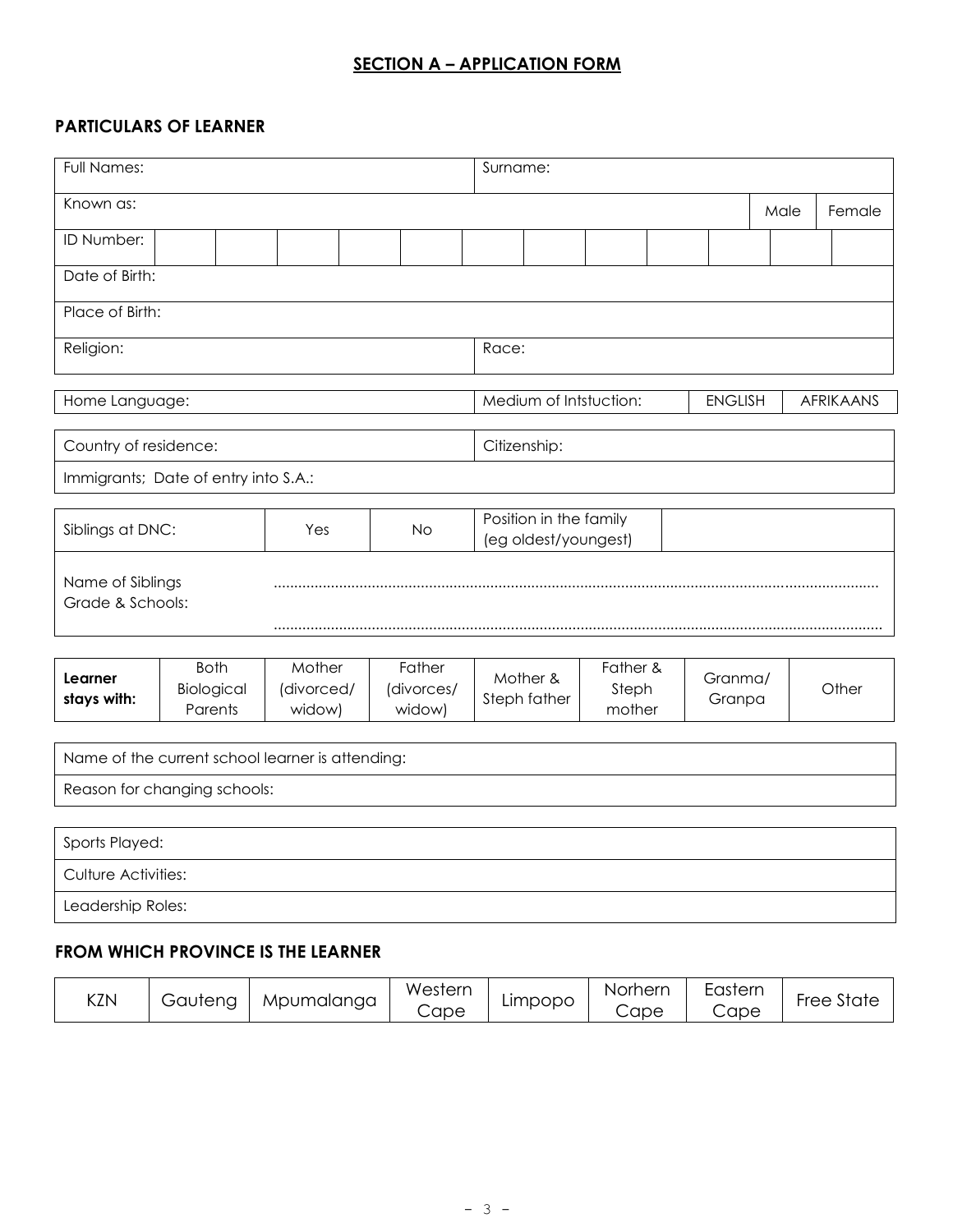## **SECTION A – APPLICATION FORM**

## **PARENT DETAIL - BIOLOGICAL MOTHER/GUARDIAN**

| First Name:                                                                                  |  |  |  |  |  |  |                                                       |  |                          | Surname:    |  |  |  |         |  |  |  |  |  |  |  |  |  |  |
|----------------------------------------------------------------------------------------------|--|--|--|--|--|--|-------------------------------------------------------|--|--------------------------|-------------|--|--|--|---------|--|--|--|--|--|--|--|--|--|--|
| ID Number:                                                                                   |  |  |  |  |  |  |                                                       |  |                          |             |  |  |  | Gender: |  |  |  |  |  |  |  |  |  |  |
| Home Language:                                                                               |  |  |  |  |  |  |                                                       |  | Marital Status:<br>Race: |             |  |  |  |         |  |  |  |  |  |  |  |  |  |  |
| Residential Address:                                                                         |  |  |  |  |  |  |                                                       |  |                          |             |  |  |  |         |  |  |  |  |  |  |  |  |  |  |
| <b>Postal Address:</b>                                                                       |  |  |  |  |  |  |                                                       |  |                          |             |  |  |  |         |  |  |  |  |  |  |  |  |  |  |
| E-mail address<br>for Mom:                                                                   |  |  |  |  |  |  |                                                       |  |                          |             |  |  |  |         |  |  |  |  |  |  |  |  |  |  |
| Employer's Name and Address:<br>(If self-employed please supply the details of your company) |  |  |  |  |  |  |                                                       |  |                          |             |  |  |  |         |  |  |  |  |  |  |  |  |  |  |
| Employer:                                                                                    |  |  |  |  |  |  |                                                       |  |                          | Occupation: |  |  |  |         |  |  |  |  |  |  |  |  |  |  |
| Cell number:<br>Work Number:                                                                 |  |  |  |  |  |  |                                                       |  |                          |             |  |  |  |         |  |  |  |  |  |  |  |  |  |  |
| Relationship to Learner:                                                                     |  |  |  |  |  |  | Does the learner stay with this parent:<br>Yes<br>No. |  |                          |             |  |  |  |         |  |  |  |  |  |  |  |  |  |  |

### **PARENT DETAIL - BIOLOGICAL FATHER/GUARDIAN**

| First Name:                  |                                                                                              |  |  |  |         |  |  |                                                |  |  |                                 | Surname: |             |  |  |  |  |  |  |  |  |
|------------------------------|----------------------------------------------------------------------------------------------|--|--|--|---------|--|--|------------------------------------------------|--|--|---------------------------------|----------|-------------|--|--|--|--|--|--|--|--|
| ID Number:                   |                                                                                              |  |  |  | Gender: |  |  |                                                |  |  |                                 |          |             |  |  |  |  |  |  |  |  |
| Home Language:               |                                                                                              |  |  |  |         |  |  |                                                |  |  | <b>Marital Status:</b><br>Race: |          |             |  |  |  |  |  |  |  |  |
| Residential Address:         |                                                                                              |  |  |  |         |  |  |                                                |  |  |                                 |          |             |  |  |  |  |  |  |  |  |
|                              | Postal Address:                                                                              |  |  |  |         |  |  |                                                |  |  |                                 |          |             |  |  |  |  |  |  |  |  |
| E-mail address<br>for Dad:   | Employer's Name and Address:<br>(If self-employed please supply the details of your company) |  |  |  |         |  |  |                                                |  |  |                                 |          |             |  |  |  |  |  |  |  |  |
| Employer:                    |                                                                                              |  |  |  |         |  |  |                                                |  |  |                                 |          | Occupation: |  |  |  |  |  |  |  |  |
| Cell number:<br>Work Number: |                                                                                              |  |  |  |         |  |  |                                                |  |  |                                 |          |             |  |  |  |  |  |  |  |  |
| Relationship to Learner:     |                                                                                              |  |  |  |         |  |  | Does the learner stay with this parent:<br>Yes |  |  |                                 |          | No.         |  |  |  |  |  |  |  |  |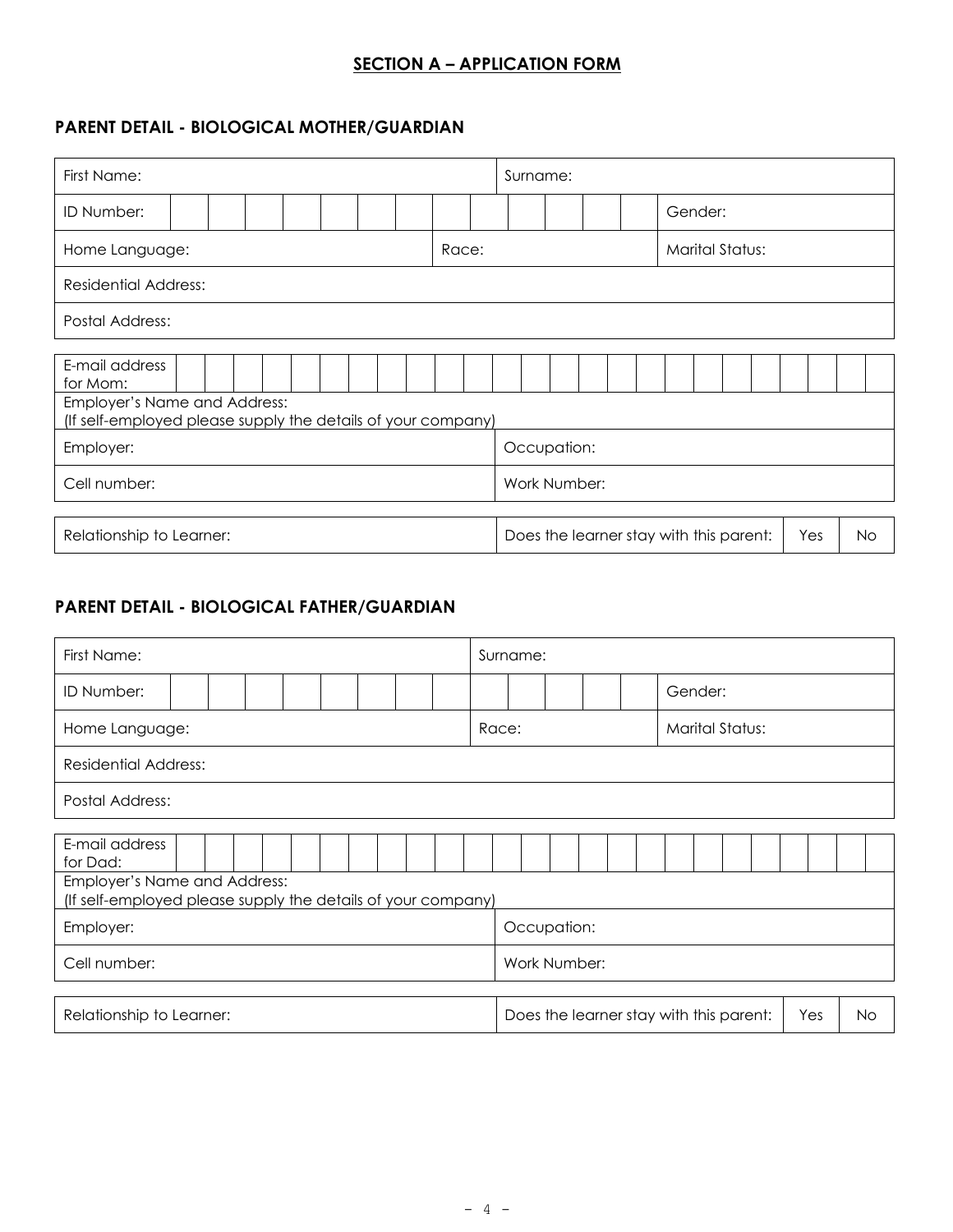## **SECTION A – APPLICATION FORM**

## **FAMILY DETAILS - MEDICAL INFORMATION (Please attach a copy of clinic card)**

| Family Doctor:                                                 | Telephone number: |
|----------------------------------------------------------------|-------------------|
| Dentist:                                                       | Telephone number: |
| Name of Medical Aid:                                           |                   |
| Principal Member:                                              |                   |
| Medical Aid number:                                            |                   |
| Medical Aid Plan:                                              |                   |
| Any allergies:                                                 |                   |
| Is the learner on any medication - Please Spesify (asthmatic): |                   |
| Cronic Illnesses:                                              |                   |
| Cronic Medication:                                             |                   |
| Any Medical Condition                                          |                   |

#### **Has the learner been immunised against: (mark with an X):**

| Diphteria                               | Measels                                                             | Tetanus | <b>Tuberculosis</b> | Poliomyelitis |  | Hepatitis B |  |  |  |  |
|-----------------------------------------|---------------------------------------------------------------------|---------|---------------------|---------------|--|-------------|--|--|--|--|
|                                         | <b>NO</b><br><b>YES</b><br>If needed, may learner be given Panado?: |         |                     |               |  |             |  |  |  |  |
| Special problems Requiring Counselling: |                                                                     |         |                     |               |  |             |  |  |  |  |

#### **Please indicate whether or not this learner suffers from any of the following:**

| <b>Attention Deficit</b><br>Disorder (ADD) | Autistic<br>Spectrum<br><b>Disorder</b> | <b>Behavioural</b><br><b>Disorder</b>          | <b>Blind</b>                           |                          | Cerebral Palsied  | Deaf                   |
|--------------------------------------------|-----------------------------------------|------------------------------------------------|----------------------------------------|--------------------------|-------------------|------------------------|
| Epilepsy                                   | Hard of<br>hearing                      | Mild or<br>moderate<br>intelectual<br>disabled | Multiply disabled                      |                          | Partially sighted | Physically<br>disabled |
| Severely<br>intellectually                 | Specific learning<br>disability         | Reading<br>difficulties                        | <b>Numeric</b><br><b>Difficutities</b> | Language<br>difficulties |                   | Other                  |
| <b>Learner Dexterity:</b>                  | Right handed                            | Left handed                                    |                                        |                          | Doubel handed     |                        |

#### **In the case of separation/divorce:**

| Which parent does the child permanently reside with                 | <b>MOTHER</b> | <b>FATHFR</b> |
|---------------------------------------------------------------------|---------------|---------------|
| Which parent has legal custody if separated/divorced                | <b>MOTHER</b> | <b>FATHER</b> |
| Is there right of access by the other parent if separated/divorced. | <b>YES</b>    | NO            |

| Does the learner receive a social grant (from the Department of Education) | NO. |
|----------------------------------------------------------------------------|-----|
| Is this the first school the learner is attending in KZN                   | NO. |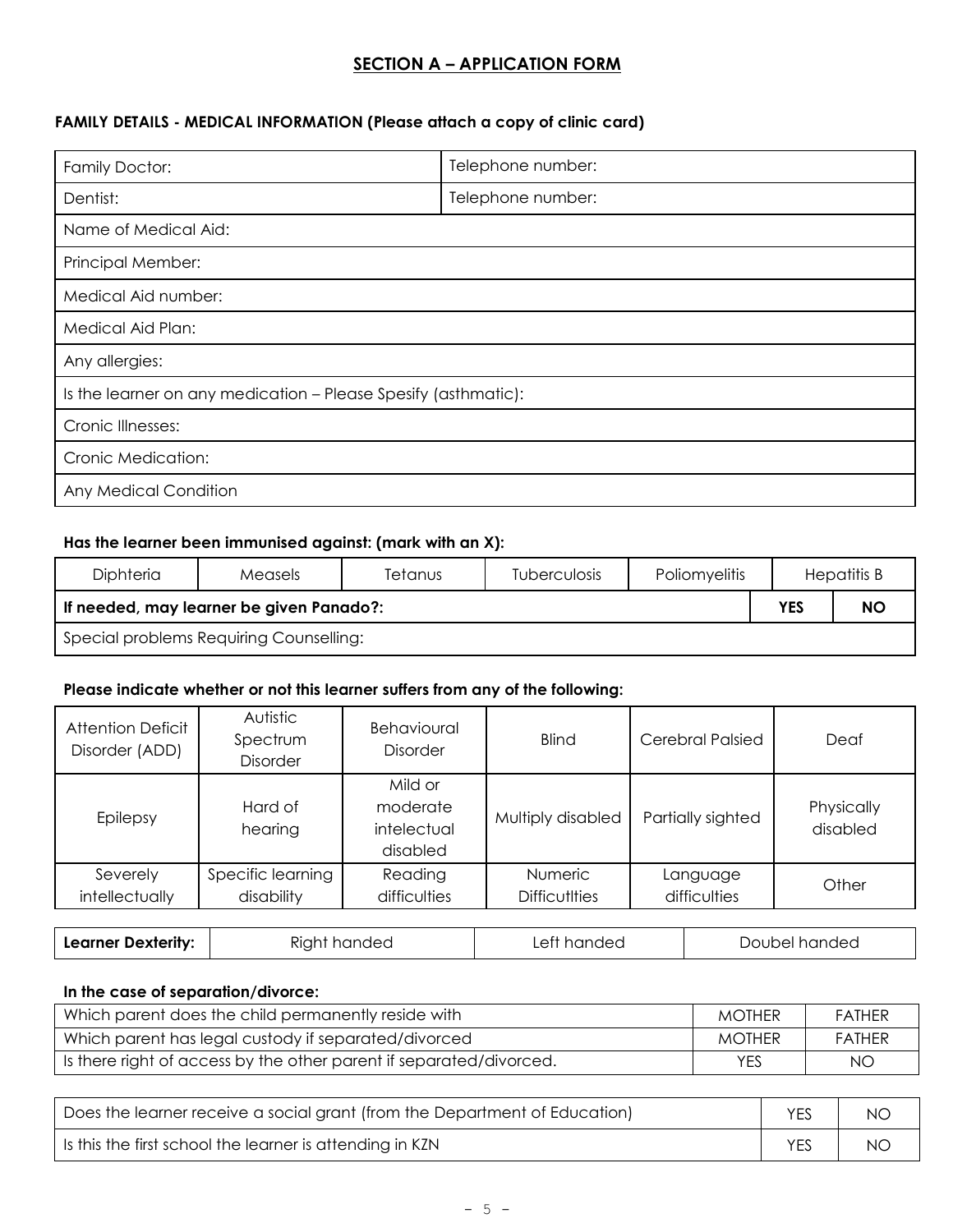## **SECTION B – SCHOOL FEES**

#### *The person that is responsible for school fees needs to complete this section.*

*A schoolfees statement will be sent to this account holder monthly. Annual Schoolfees are set at our AGM in November.*

The School fees for 2022: **Grade 1 – 7 R33 850.00 pa / Grade 8 – 12 R38 930.00 pa**

| First Name:                 |  |  |  |  |  |  | Surname: |  |  |  |  |  |  |  |  |  |  |  |  |  |  |  |
|-----------------------------|--|--|--|--|--|--|----------|--|--|--|--|--|--|--|--|--|--|--|--|--|--|--|
| ID Number:                  |  |  |  |  |  |  |          |  |  |  |  |  |  |  |  |  |  |  |  |  |  |  |
| Contact number:             |  |  |  |  |  |  |          |  |  |  |  |  |  |  |  |  |  |  |  |  |  |  |
| Relationship to learner:    |  |  |  |  |  |  |          |  |  |  |  |  |  |  |  |  |  |  |  |  |  |  |
| <b>Residential Address:</b> |  |  |  |  |  |  |          |  |  |  |  |  |  |  |  |  |  |  |  |  |  |  |
| Postal Address:             |  |  |  |  |  |  |          |  |  |  |  |  |  |  |  |  |  |  |  |  |  |  |
| E-mail<br>address:          |  |  |  |  |  |  |          |  |  |  |  |  |  |  |  |  |  |  |  |  |  |  |

The annual school fees are determined by the School Governing Body and shall be payable by the parent/guardian to the School, in accordance with the South African Schools Act No. 84 of 1996. The school fee payment option agreement and addendum will be forwarded to you in January. Parents are reminded that the Payment Option Agreement and Addendum are compulsory and the acceptance of your child is provisional until this aspect has been concluded.

#### **UNDERTAKING TO PAY COMPULSARY SCHOOL FEES AGREEMENT**

1. In terms of Section 40 of the South African Schools Act no 84 of 1996, the Parents/Legal Guardians are liable for school fees, jointly and severally, the one paying the other to be absolved. No decree of divorce and/or settlement agreement absolves the Parents/Legal Guardians from their statutory obligation to pay school fees.

The parent/guardian acknowledges that the school fees is a statutory obligation, determined by the Governing Body at the school's Annual Budget Meeting to be held during or about October/November of each year.

- 2. The parent/guardian acknowledges further that the yearly school fees so determined is payable on/before 1 January of the year of enrolment.
- 3. The parent/guardian may, with the consent of the school, make arrangements to pay the yearly school fees in 10 equal instalments starting 1 January and ending 1 October of the enrolment year.

The parent/guardian acknowledges further that, should any one instalment not be paid as aforesaid, the entire amount in respect of the yearly school fees will immediately become due, owing and payable, and the school will be entitled to proceed with legal action immediately upon such breach.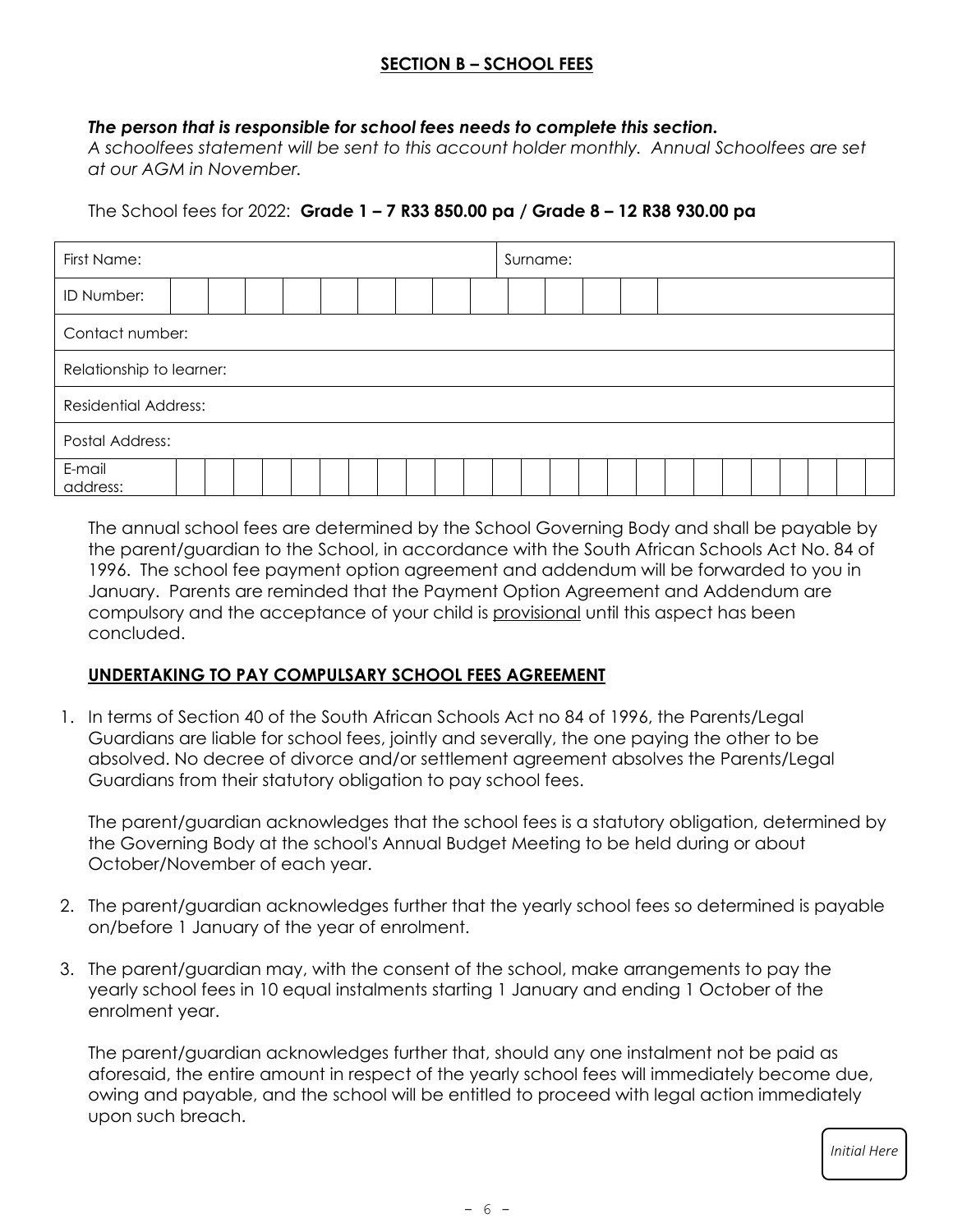## **SCHOOL FEES AGREEMENT**

- 4. In the event of the person signing this agreement not being the natural parents of the learner, then such person assumes the responsibility of a parent as defined in Section 1 of the South African Schools Act.
- 5. The Governing Body/Administration of the school may by process of law enforce the payment of school fees. In terms of the South African Schools Act, parents are entitled to apply for financial assistance, if their financial situation warrants it.
- 6. In the event that the Governing Body elects to institute action for the recovery of any amounts due in terms hereof, the Parents/Legal Guardians :
	- a. accept liability for all legal costs incurred on the scale as between attorney and own client, inclusive of collection commission on any instalments and any tracing agent's fees;
	- b. hereby consent to the issue of an emoluments attachment order in the amount equivalent to the monthly fees payable;
	- c. Consent to the jurisdiction of the Magistrate's Court.
- 7. The Parents/Legal Guardians agree that in the event of their defaulting in any payment due to the school, that the school may adversely list them with a registered credit bureau and use such credit bureau to obtain information about their credit status.
- 8. Notwithstanding my/our signature(s) to this commitment form, my/our obligation to pay school fees is statutory and not contractual.

In the event of any one instalment in terms hereof not being paid on due date, then and in that event the full outstanding amount of school fees and any other amounts not yet due, will immediately and without notification or demand become due and payable.

9. **IMPORTANT** - Any notice to be given to me/us in terms of this document shall be in writing and shall be delivered or sent by prepaid registered post with the address shall be my/ our domicillium citandi et executandi. **THE PHYSICAL RESIDENTIAL ADDRESS**:

I/We agree and acknowledge that any indulgence/forbearance or extension of time that may be granted to me/us shall not be deemed a waiver of any of the Governing Body of their rights.

I/We declare that I/we have read and understood the content hereof.

| Name & Surname of parent/Guardian (1) | Signature of parent/Guardian (1) |
|---------------------------------------|----------------------------------|
| Name & Surname of parent/Guardian (2) | Signature of parent/Guardian (2) |
| Date:                                 | Date:                            |

- 7 -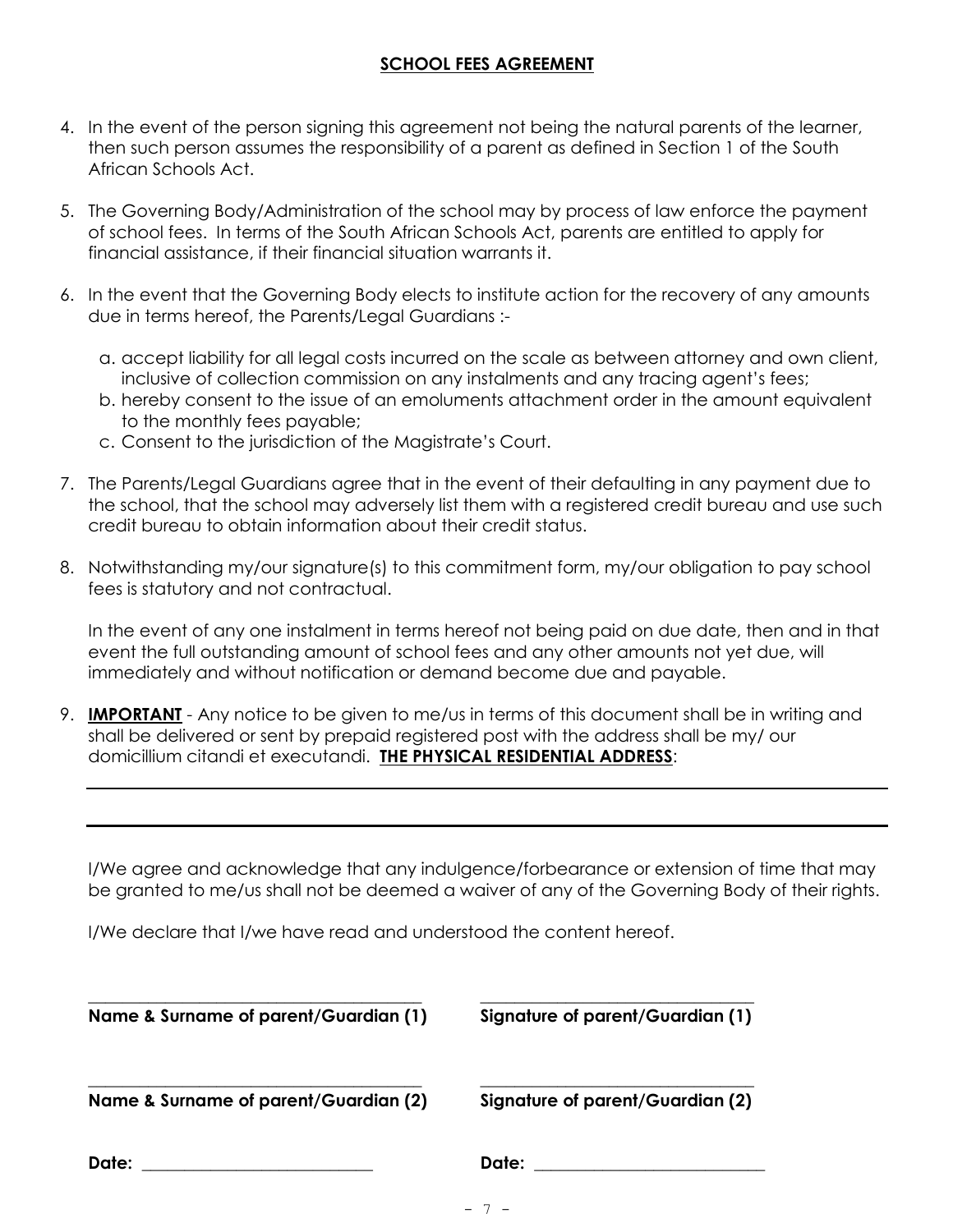## **SECTION C – SUBJECT INFORMATION**

## **HIGH SCHOOL SUBJECT CHOICES**

Please note that the instruction medium at Durban North College is English and Afrikaans only. These are all compulsory subjects.

## **GRADE 8 & 9 SUBJECTS:**

| English Home Language                             | Afrikaans First Additional Language |
|---------------------------------------------------|-------------------------------------|
| <b>Mathematics</b>                                | Life Orientation                    |
| Technology                                        | Economic Management Sciences (EMS)  |
| Natural Science (Life Science & Physical Science) | History                             |
| Geography                                         | Creative Arts (Drama & Visual Arts) |

#### **GRADE 10 - 12 SUBJECTS:**

#### **Compulsory Subjects**

| English Home Language                              | Afrikaans First Additional Language |
|----------------------------------------------------|-------------------------------------|
| Mathematics / Mathematics Literacy                 | Life Orientation                    |
| If MLit is chosen, you are not able to choose PHSC |                                     |

| Choose 1 subject per group (please mark with X next to chosen subject) |  |  |  |  |  |  |
|------------------------------------------------------------------------|--|--|--|--|--|--|
| <b>GROUP 1</b>                                                         |  |  |  |  |  |  |
| Physical Science (PHSC)                                                |  |  |  |  |  |  |
| <b>Business Studies (BSTD)</b>                                         |  |  |  |  |  |  |
| Computer Applications Technology (CATN)                                |  |  |  |  |  |  |

| <b>GROUP 2</b>     |  |
|--------------------|--|
| Geography (GEOG)   |  |
| Accounting (ACCN)  |  |
| Visual Arts (VSLA) |  |

| <b>GROUP 3</b>                        |  |
|---------------------------------------|--|
| Engineering Graphic And Design (GRDS) |  |
| Life Sciences (LFSC)                  |  |
| Tourism (TRSM)                        |  |
| History (HIST)                        |  |

#### **SPORT**

At Durban North College we offer a wide range of sport and we encourage all learners to participate in at least one sport per term, but it is not compulsory.

| Rugby                          | Soccer (boys & girls)                       |  |
|--------------------------------|---------------------------------------------|--|
| Cricket                        | Hockey (Indoor & Outdoor both boys & girls) |  |
| <b>Athletics/Cross Country</b> | Netball                                     |  |
| <b>Action Netball</b>          | Swimming                                    |  |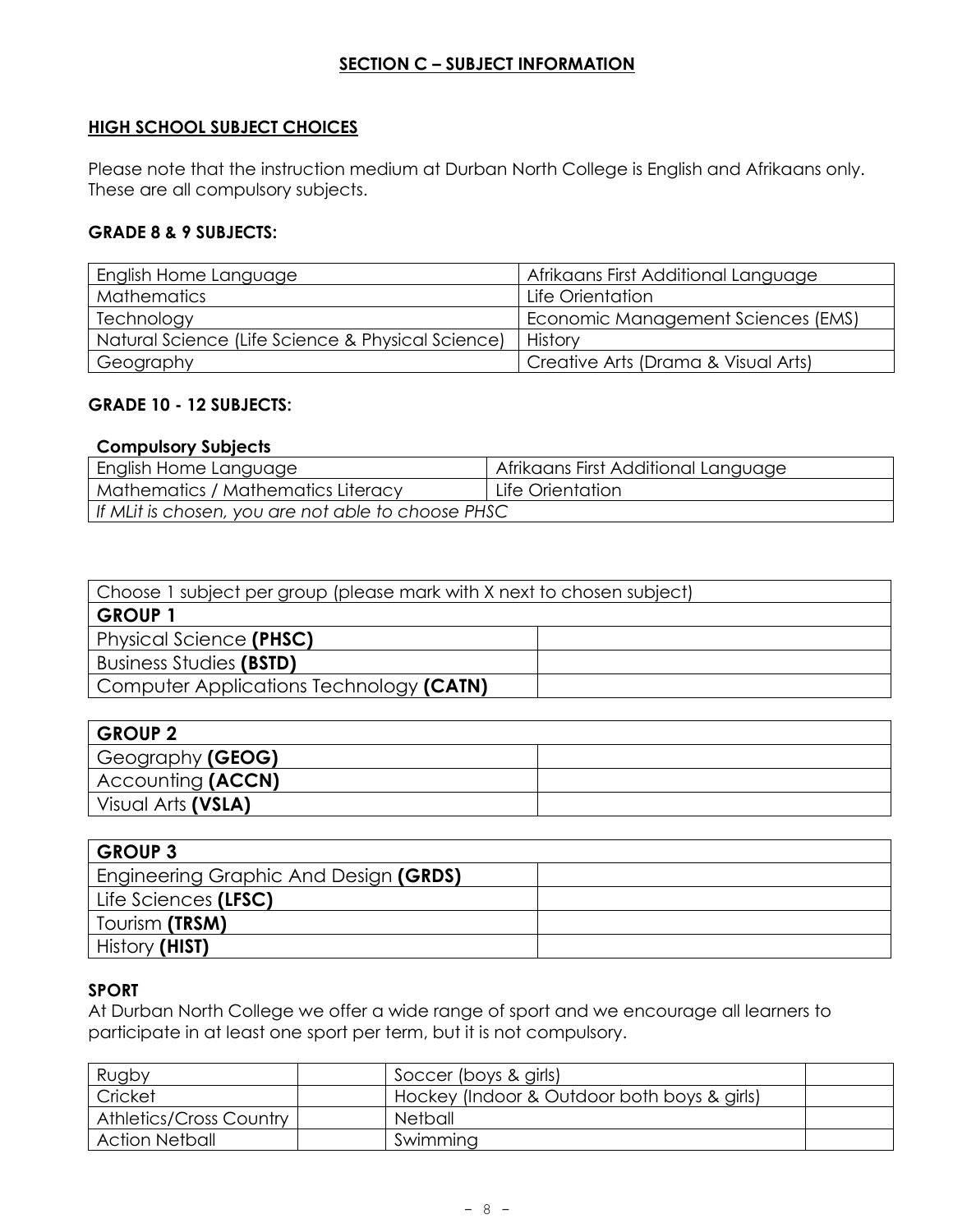## **SECTION D – CONDITIONS OF ACCEPTANCE**

## **OBLIGATIONS:**

The parent/legal guardian shall be obliged to:

- Immediately inform the school of any change of address, telephone number and email address.
- Inform the school of any case of infectious, communicable or contagious disease that occurs in the learner's household.
- Ensure that the learner complies with the Code of Conduct and Rules of the school.
- Respect the tradition, character and ethos of the school.
- Ensure that the learner attends school timeously on every school day expecting in the case of verifiable serious illness
- Ensure that all appointments are made after school hours excepting urgent, valid, specialist appointments. Letters requesting these urgent appointments are to be forwarded at least a day before, for the Grade Head's attention.

## **DURATION OF AGREEMENT:**

This agreement shall commence on the date of signature and shall expire at the end of the last school day in December.

## **REMOVAL OF PUPILS FROM SCHOOL:**

The parent/guardian shall give **one calendar month's written notice** to the school before removing the pupil from the school and his/her obligation shall be applicable irrespective of the reasons for the removal of the pupil from the school.

In the event of the parent/guardian removing the pupil from the school in the month of November, the parent shall also be liable for any outstanding balances of school fees for that year.

In the event of the parent/guardian failing to give the required notice of removal mentioned below the parent shall remain liable for the prescribed school fees.

#### **TUITION OF PUPILS**

The school shall provide tuition to the pupil in accordance with the curriculum and syllabi prescribed by the KwaZulu-Natal Department of Education.

#### **DISCIPLINARY MATTERS:**

All disciplinary matters pertaining to the education of the pupil in all its facets shall be vested in the Principal of the school or a person authorised thereto in writing by the Principal.

Control, expulsion, suspension and discipline of the pupils shall be in accordance with the provisions of the South African Schools Act No. 84 of 1996, the regulations thereto and as set out in the "Constitution of the School", the Durban North College School Rules and Discipline Policy and the Durban North College Disciplinary Guidelines.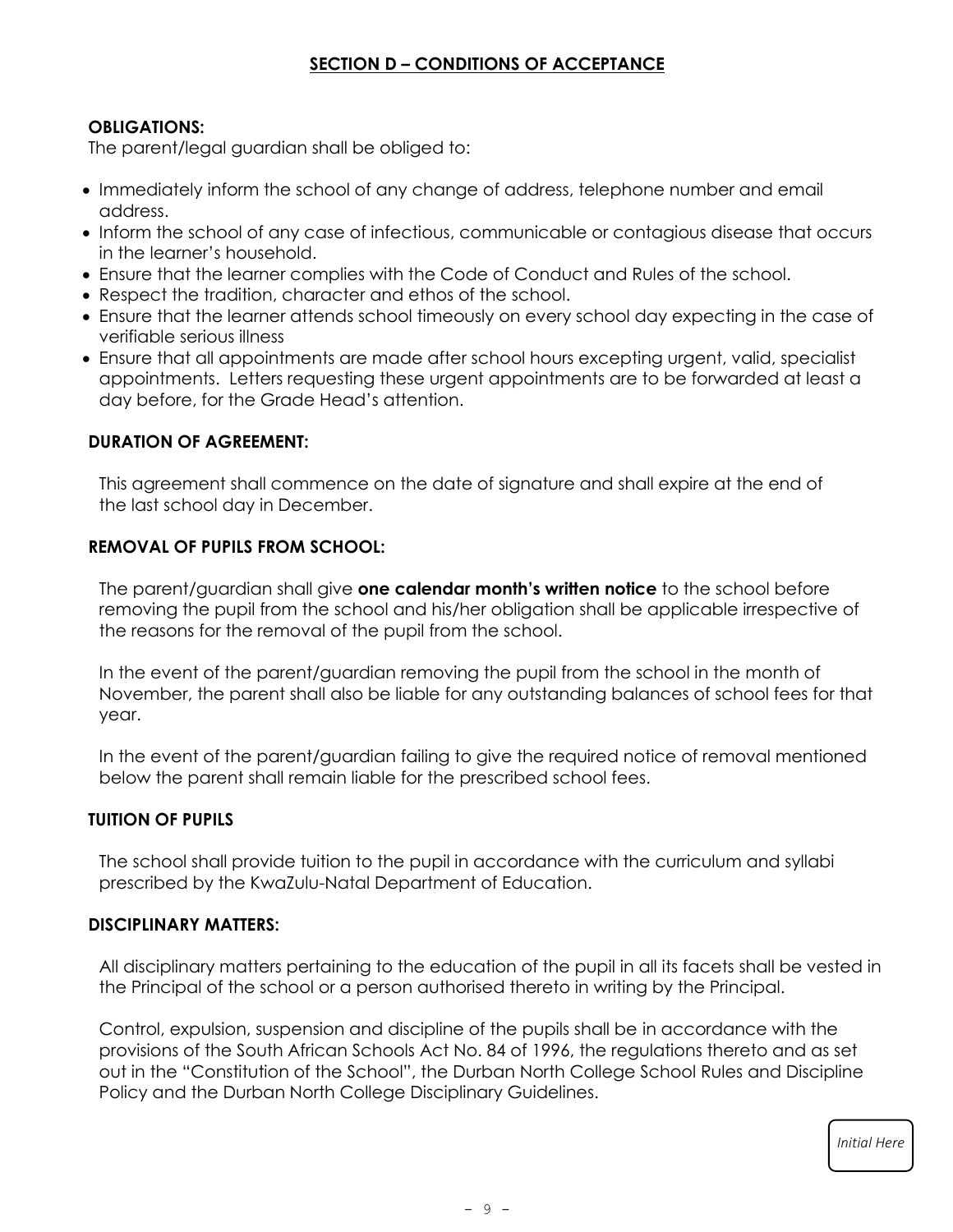## **SECTION D – CONDITIONS OF ACCEPTANCE**

#### **RULES:**

All learners admitted to this school are expected to abide by the School's Code of Conduct and School Rules

To have the pupil immunised against all normal infections and/or contagious diseases, and to submit proof of such immunisation.

Please sign and date acceptance of the above criteria:

I acknowledge that the Principal is under no obligation to admit my child to the school. I am fully aware that I will be contacted by mail should my child be provisionally accepted. Thereafter a final acceptance letter, signed by the Principal, will confirm my child's admittance to Durban North College.

If a parent/guardian gained admission for his/her child to a school by making false/fraudulent statement/s regarding any of the information pertaining in this document and supporting documents, the school is entitled to revoke the agreement which allowed the learner concerned admission to such a school.

#### **UNDERTAKING BY THE PARENT/GUARDIAN**

Indemnify the school, its employees, Board of Governors and officials against injury, harm to or other loss caused to any person other than the school on account of the conduct of the pupil.

Exempt the school, its employees, the Board of Governors and officials from liabilities incurred on account of any injuries of the child and agrees that the school or any of its teachers may consent to any operation or medical treatment of the pupil should such consent be required for medical reasons on an urgent basis and should it not be possible for the parent of the pupil to be contacted/communicated with immediately.

To comply with the regulations pertaining to medical inspections as contained in the South African Schools Act No. 84 of 1996.

Accepting the Constitution and the School Rules and Policy Document, the Disciplinary Measures Guidelines and the Standing Orders of the school and any amendment hereto from time to time.

To have the pupil immunised against all normal infections and/or contagious diseases, and to submit proof of such immunisation.

To mark all clothing of the child clearly before she/he enters Durban North College.

Exempt the school, its employees, Board of Governors, and officials from any liability for loss or damage suffered due to the damage or loss of articles brought onto the school property.